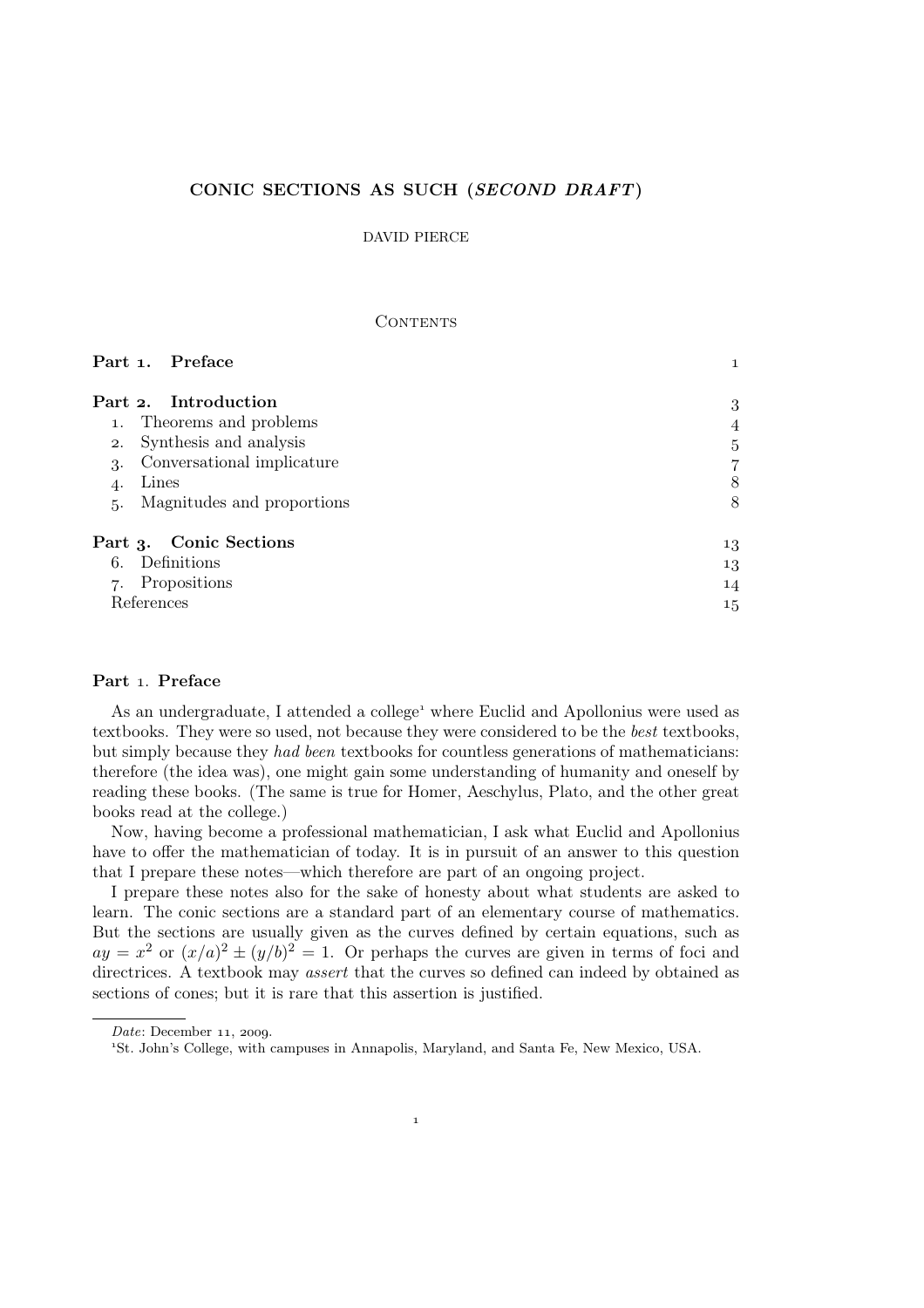One calculus textbook<sup>2</sup> writes at the beginning of a section:

In this section we give geometric definitions of parabolas, ellipses, and hyperbolas and derive their standard equations. They are called **conic** sections, or conics, because they result from intersecting a cone with a plane as shown in Figure 1.

I omit the book's Figure . The text continues under the heading *Parabolas*:

A parabola is the set of points in a plane that are equidistant from a fixed point  $F$  (called the **focus**) and a fixed line (called the **direc** $trix) \dots$  In the 16th century Galileo showed that the path of a projectile that is shot into the air at an angle to the ground is a parabola. Since then, parabolic shapes have been used in designing automobile headlights, reflecting telescopes, and suspension bridges. . .We obtain a particularly simple equation for a parabola if we place its vertex at the origin  $O \dots$ 

Is the parabola obtained from a cone, or is it obtained from a focus and a directrix? It can be obtained in either way, but the author does not say so. The author need not *prove* the equivalence of the two constructions; but at least he ought to state that he is not going to prove it.

Perhaps the author expects the reader to *infer* the equivalence of the two definitions of a parabola. But this is not like the author, who is otherwise eager to give the reader every assistance that he can think of. He apparently does not think the reader can be left to infer that parabolas are worth studying. Before concluding anything from the definition, the author feels the need to tell the reader how *useful* parabolas are.

Another textbook<sup>3</sup> follows a similar procedure, first defining the conic sections as such, then defining them in terms of foci and directrices. Between the two definitions, the writer observes that the intersection of a cone and a plane will be given by a seconddegree equation. This suggests that the quadratic equations to be derived presently in the book may indeed define conic sections. However, no attempt is made to prove that every curve defined by a quadratic equation can be obtained as the section of a cone. The author observes:

After straight lines the conic sections are the simplest of plane curves. They have many properties that make them useful in applications of mathematics; that is why we include a discussion of them here. Much of this material is optional from the point of view of a calculus course, but familiarity with the properties of conics can be very important in some applications. Most of the properties of conics were discovered by the Greek geometer, Apollonius of Perga, about 200 BC. It is remarkable that he was able to obtain these properties using only the techniques of classical Euclidean geometry; today most of these properties are expressed more conveniently using analytic geometry and specific coordinate systems.

<sup>&</sup>lt;sup>2</sup> James Stewart, *Calculus*, fifth edition, p. 720. This text is currently in use at Middle East Technical University.

<sup>3</sup>Robert A. Adams, *Calculus: a complete course*, fourth edition, p. 476. This text was formerly used at METU.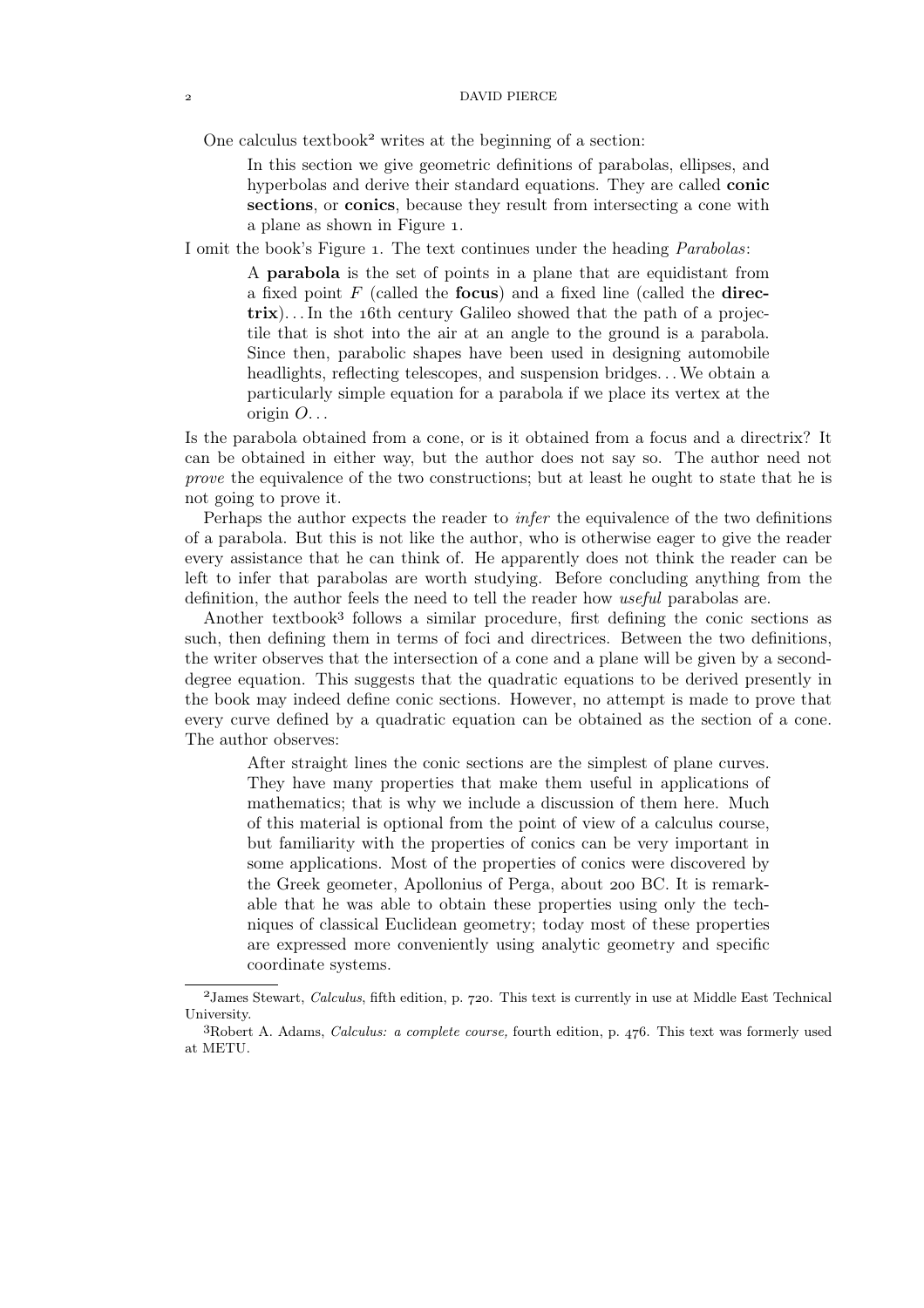Again, the justification offered for the study of the conic sections is their usefulness. But as for 'expressing' the properties of conic sections, which of the following expresses better what a conic section *is?*

- (i) It is the intersection of a cone and a plane.
- (ii) It is the intersection of two surfaces defined by equations  $ax + by + cz + d = 0$ and  $(x - ez)^2 + y^2 = fz^2$  respectively.

What the author means, I think, is that it is convenient to define certain curves analytically and obtain their properties by further analysis. But showing that those curves are conic sections is a whole other problem, not addressed in the book.

By the way, despite what the last quotation suggests, I am not sure that obtaining nice results with limited mathematical tools is remarkable in itself. The tools of an artisan depend on what is available in the physical environment; but the tools of a mathematician depend only on imagination. A mathematician without the imagination to come up with the best tool for the job would seem to be an unremarkable mathematician.

The first chapter of Hilbert and Cohn-Vossen's *Geometry and the Imagination* [9] contains a beautiful account of how various properties of the conic sections arise from consideration of the cones from which the sections are obtained. However, the cones considered by the authors are all *right* cones. Apollonius does not make this restriction. Hilbert and Cohn-Vossen give an etymology for the names of the ellipse, the hyperbola, and the parabola: it involves eccentricity. The etymology is plausible, but it appears to be literally incorrect, as a reading of Book I of Apollonius would show.

Mathematics reveals underlying correspondences between seemingly dissimilar things. Sometimes we treat these correspondences as identities. This can be a mistake. There is a correspondence between conic sections and quadratic equations. But are the sections *really* the equations? One cannot answer the question without considering *conic sections as such.*

## Part 2. Introduction

Some time in the 3rd century B.C.E., Apollonius of Perga wrote eight books on conic sections. We have the first four books  $\left[2, 3\right]$  in the original Greek; the next three books survive in Arabic translation  $[1]$ ; the eighth book is lost.

As Apollonius tells us in an introductory letter, his first four books are part of an elementary course on the conic sections. The present notes are for use in such a course.

Before Apollonius, around 300 B.C.E., Euclid published the thirteen books of the *Elements,* a work of mathematics of which some of the parts could well be used as a textbook today. The *Elements* provide a good example of mathematical exposition and of what it means to prove something.

Apollonius assumes some of the concepts and theorems found in Euclid. Before getting into Apollonius then, I shall in § 5 have a look at the *Elements*, and specifically at the theory of *proportion* developed there.

Before that, in  $\S$  3 and 4, I look at some general features of ancient mathematics as I understand it. Meanwhile, in  $\S$  2, I jump forward in history to Descartes, in order to have in mind the sorts of improvements that he thought he was making to mathematical practice.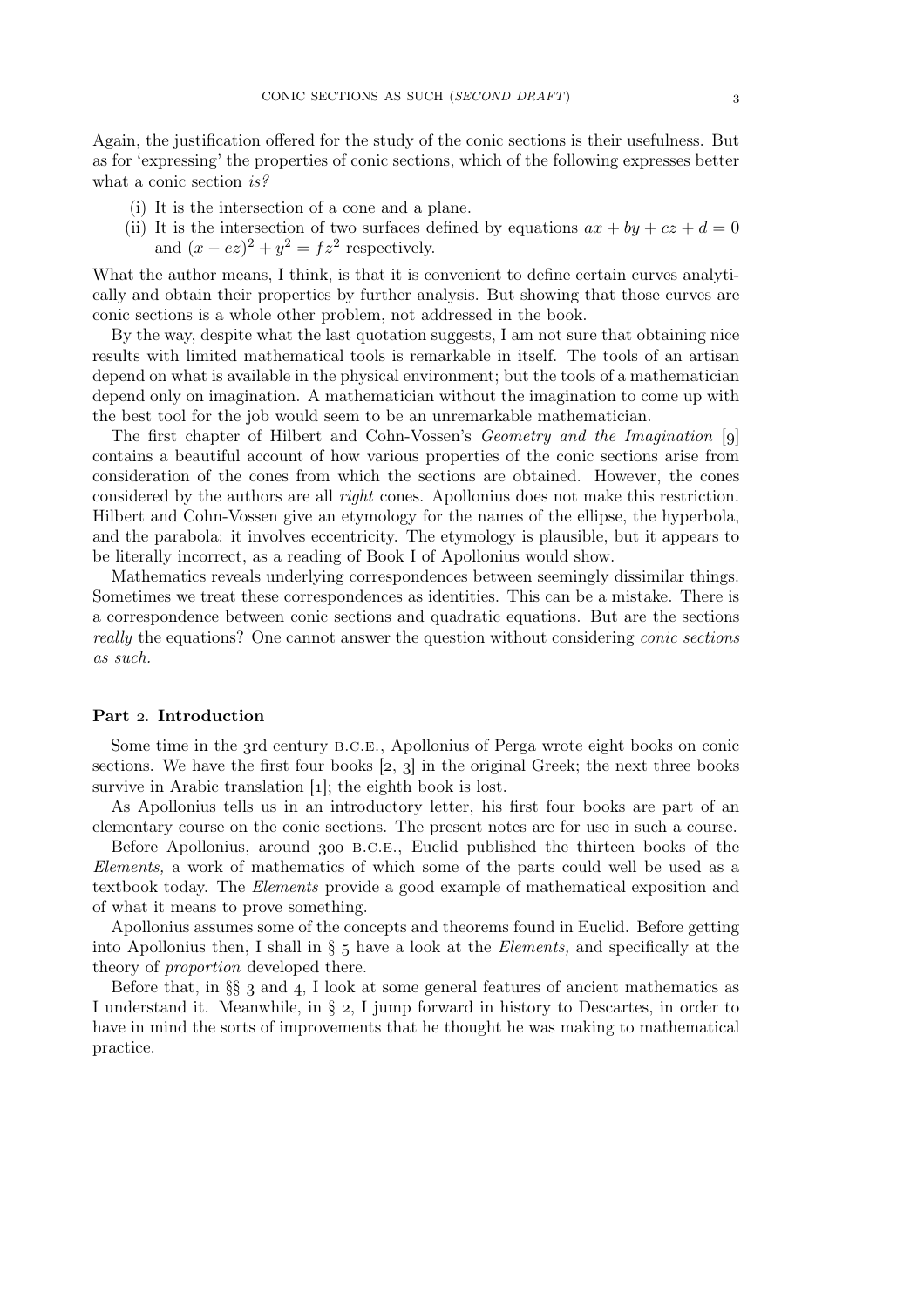| $A \alpha$ alpha $H \eta$ $\bar{e}$ ta                                                                                     |  | $\mid Nv \text{} \mid$ nu |                                                                                                                          | $\parallel$ T $\tau$ tau  |                                                       |
|----------------------------------------------------------------------------------------------------------------------------|--|---------------------------|--------------------------------------------------------------------------------------------------------------------------|---------------------------|-------------------------------------------------------|
| $\begin{array}{ c c c c c c } \hline B\beta & \text{beta} & \theta & \text{theta} & E\xi & \text{xi} \ \hline \end{array}$ |  |                           |                                                                                                                          |                           | $Yv$ upsilon                                          |
|                                                                                                                            |  |                           | $  \Gamma_{\gamma}$ gamma $  \text{ } I_{\ell} \text{ }$ iota $  \text{ } 0 \text{ }$ omicron $  \text{ } \Phi \phi$ phi |                           |                                                       |
| $\left  \right. \Delta \delta$ delta $\left  K_{\kappa} \right.$ kappa $\left  H \pi \right.$ pi                           |  |                           |                                                                                                                          | $ X_{\chi}$ chi           |                                                       |
| $E_{\epsilon}$ epsilon $\vert A \lambda \vert$ lambda $\vert P_{\rho} \vert$ rho                                           |  |                           |                                                                                                                          | $ \Psi \psi \text{ psi} $ |                                                       |
| $Z\zeta$ zeta $/M\mu$ mu $Z\sigma_s$ sigma                                                                                 |  |                           |                                                                                                                          |                           | $\left  \right. \Omega \omega \right.$ $\bar{0}$ mega |

Because I shall occasionally refer to some Greek words, I review the Greek alphabet in Table . (I have heard a rumor that students can improve their mathematics simply

Table . The first letter or two of the (Latin) name for a Greek letter provides a transliteration for that letter. However, upsilon is also transliterated by *y.* The diphthong αι often comes into English (*via* Latin) as *ae,* while οι may come as *oe.* The second form of the small sigma is used at the ends of words. In texts, the rough-breathing mark (`) over an initial vowel (or  $ρ$ ) is transcribed as a preceeding (or following) h (as in δρόμβος *ho rhombos* 'the rhombus'). The smooth-breathing mark (') and the three tonal accents  $(\hat{\alpha}, \hat{\alpha}, \hat{\alpha})$  can be ignored. Especially in the dative case (the Turkish -e hali), some long vowels may be given the iota subscript  $(\alpha, \eta, \eta)$  $\omega$ ), representing what was once a following iota ( $\alpha$ ,  $\eta$ ,  $\omega$ i).

by learning this alphabet, assuming they didn't grow up knowing it.)

# . Theorems and problems

The text of Apollonius as we have it consists almost entirely of theorems and problems. There are some introductory remarks, some definitions, but nothing else. The theorems and problems can be analyzed in a way described by  $Proclus, 4$  in the fifth century C.E., in his commentaries on Euclid  $[11, p. 159]$ :

Every problem and every theorem that is furnished with all its parts should contain the following elements: an *enunciation* (πρότασις), an *exposition* (κθεσις), a *specification* (διορισµός), a *construction* (κατασκευή), a *proof* (¢πόδειξις), and a *conclusion* (συµπέρασµα). Of these, the enunciation states what is given and what is being sought from it, for a perfect enunciation consists of both these parts. The exposition takes separately what is given and prepares it in advance for use in the investigation. The specification takes separately the thing that is sought and makes clear precisely what it is. The construction adds what is lacking in the given for finding what is sought. The proof draws the proposed inference by reasoning scientifically from the propositions that have been admitted. The conclusion reverts to the enunciation, confirming what has been proved.

Proclus was born in Byzantium (Constantinople, İstanbul), but his parents were from Lycia (Likya), and he was educated first in Xanthus. He moved to Alexandria, then Athens, to study philosophy  $[11]$ , p. xxxix].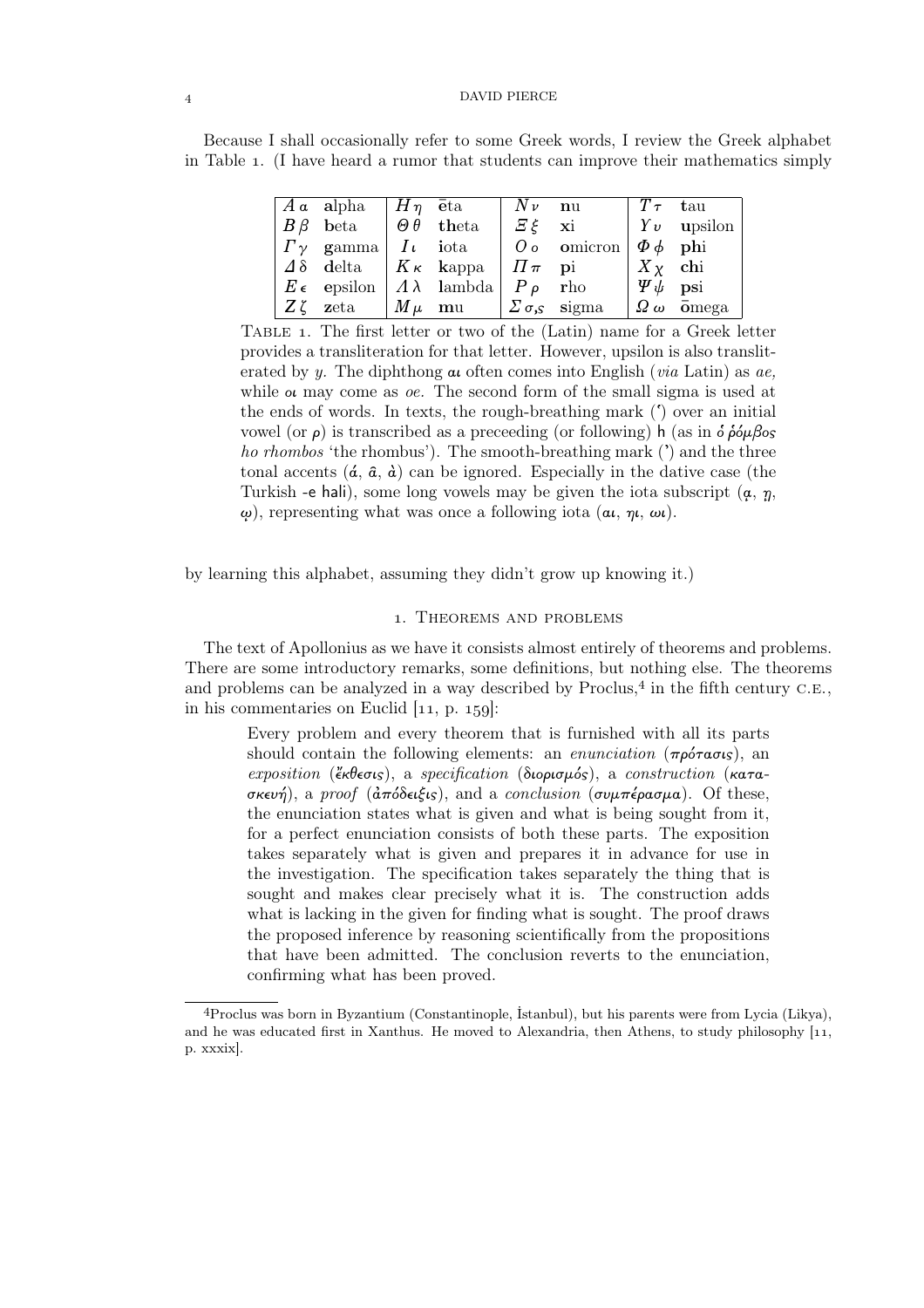So many are the parts of a problem or a theorem. The most essential ones, and those which are always present, are enunciation, proof, and conclusion.

More is said in  $\S$  2 about the distinction between a theorem and a problem. In  $\S$  5, I label the parts of a theorem with the terminology of Proclus. But what I present in § 7 are merely *enunciations* in the sense of Proclus. They do not use any special mathematical notation, although they may involve technical terms. Sometimes I incorporate the *definitions* of technical terms in these enunciations. While each of Apollonius's own enunciations tends to consist of a single long sentence, I use several sentences. So these notes should not be considered as an English translation of Apollonius. The point here is to do *mathematics,* not history.

## . Synthesis and analysis

We may however be aided in our own mathematics by trying to understand how others have done it. It may be said that we are going to do **pre-Cartesian** mathematics: mathematics as done before (well before) the time of René Descartes  $(1596-1650)$ .

The geometry pioneered by René Descartes is called analytic geometry; by contrast, the geometry of ancient mathematicians like Euclid and Apollonius is sometimes called synthetic geometry. But what does this *mean?* The word *synthetic* comes from the Greek συνθετικός, meaning *skilled in putting together* or *constructive.* This Greek adjective derives from the verb συντίθηµι *put together, construct* (from συν *together* and τίθηµι *put*). The word *analytic* is the English form of ¢ναλυτικός, which derives from the verb ¢ναλύω *undo, set free, dissolve* (from ¢να *up,* λύω *loose*). Although we refer to ancient geometry as synthetic, the Ancients evidently recognize both analytic and synthetic methods. Around  $320$  C.E., Pappus of Alexandria writes  $[12, p. 597]$ :

Now **analysis** ( $\frac{\partial \nu}{\partial \alpha} \frac{\partial \nu}{\partial \alpha}$ ) is a method of taking that which is sought as though it were admitted and passing from it through its consequences in order to something which is admitted as a result of synthesis; for in analysis we suppose that which is sought to be already done, and we inquire what it is from which this comes about, and again what is the antecedent cause of the latter, and so on until, by retracing our steps, we light upon something already known or ranking as a first principle; and such a method we call analysis, as being a *reverse solution* (ανάπαλιν λύσις).

But in synthesis ( $\sigma \nu \theta \epsilon \sigma s$ ), proceeding in the opposite way, we suppose to be already done that which was last reached in the analysis, and arranging in their natural order as consequents what were formerly antecedents and linking them one with another, we finally arrive at the construction of what was sought; and this we call synthesis.

Now analysis is of two kinds, one, whose object is to seek the truth, being called **theoretical** ( $\theta \epsilon \omega \rho \eta \tau \kappa \omega \delta$ ), and the other, whose object is to find something set for finding, being called **problematical** ( $προβλη$ µατικός).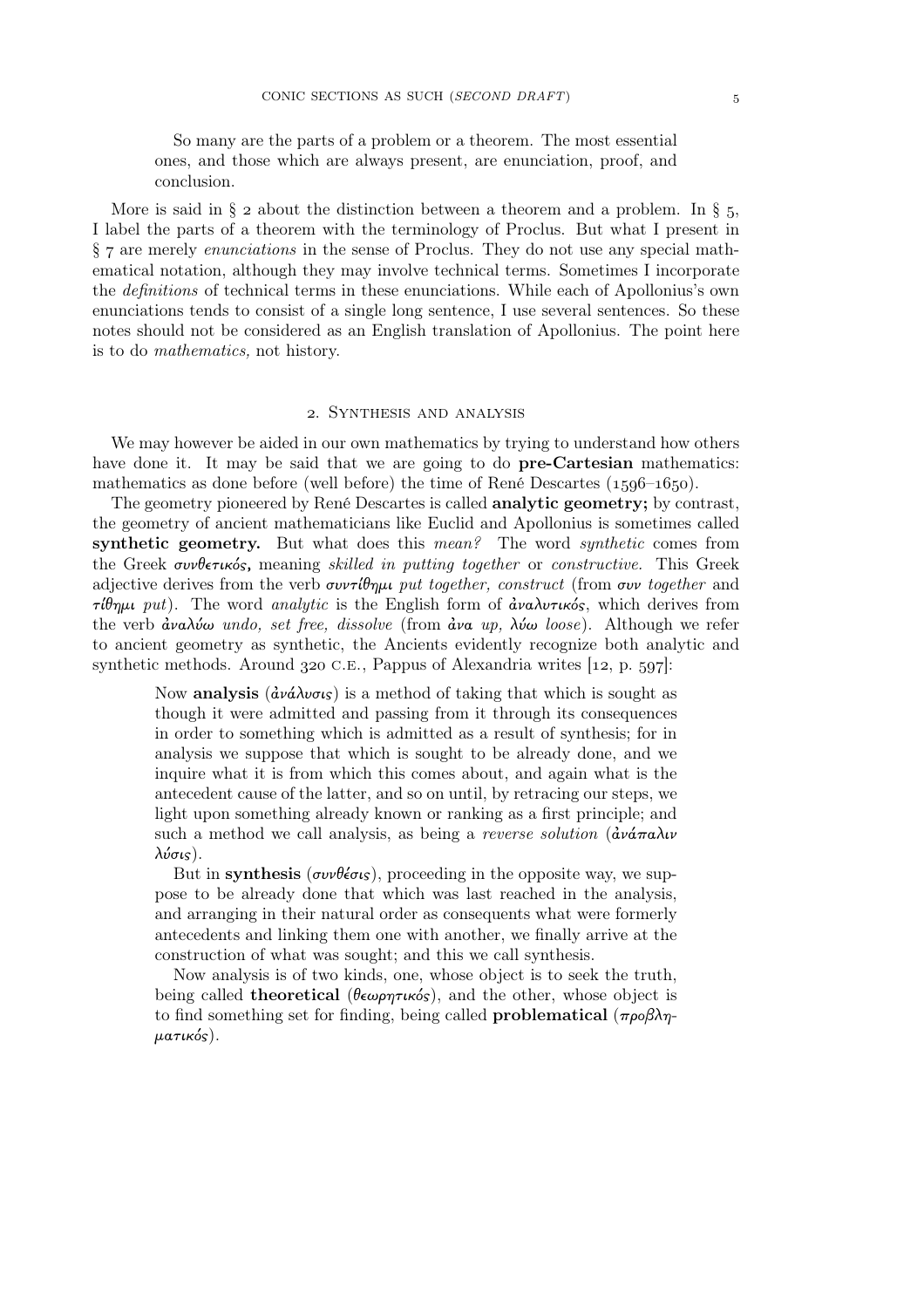This passage is not very useful without examples: I shall propose one presently. Meanwhile, I note by the way that Pappus elsewhere  $[12, pp. 564-567]$  says more about the distinction between theorems and problems:

Those who favor a more technical terminology in geometrical research use **problem**  $(\pi \rho \delta \beta \lambda \eta \mu a)$  to mean a [proposition<sup>5</sup>] in which it is proposed to do or construct [something]; and **theorem** (θεώρημα), a [proposition] in which the consequences and necessary implications of certain hypotheses are investigated; but among the ancients some described them all as problems, some as theorems.

What really distinguishes Cartesian geometry from what came before is perhaps suggested by the first sentence of Descartes's *Geometry* [4, p. 2]:

Any problem in geometry can easily be reduced to such terms that a knowledge of the lengths of certain straight lines is sufficient for its construction.

From a straight line, Descartes abstracts something called *length.* A length is something that we might today call a positive real number.

Descartes takes the edifice of geometry that has been built up or 'synthesized' over the centuries, and reduces or 'analyzes' its study into the manipulation of numbers. To be more precise, he 'takes that which is sought as though it were admitted' in the following way. In Figure 1, straight lines  $BE$ ,  $DR$ , and  $FS$  are given in position (meaning their



#### FIGURE 1

endpoints themselves are not fixed); and the sizes of angles  $ABC$ ,  $ADC$ , and  $CFE$  are given. It is required to find the point  $C$  so that the rectangle with sides  $BC$  and  $BD$ 

 $5$ Ivor Thomas  $\begin{bmatrix} 12, p. 567 \end{bmatrix}$  uses *inquiry* here in his translation; but there is *no* word in the Greek original corresponding to this or to *proposition*.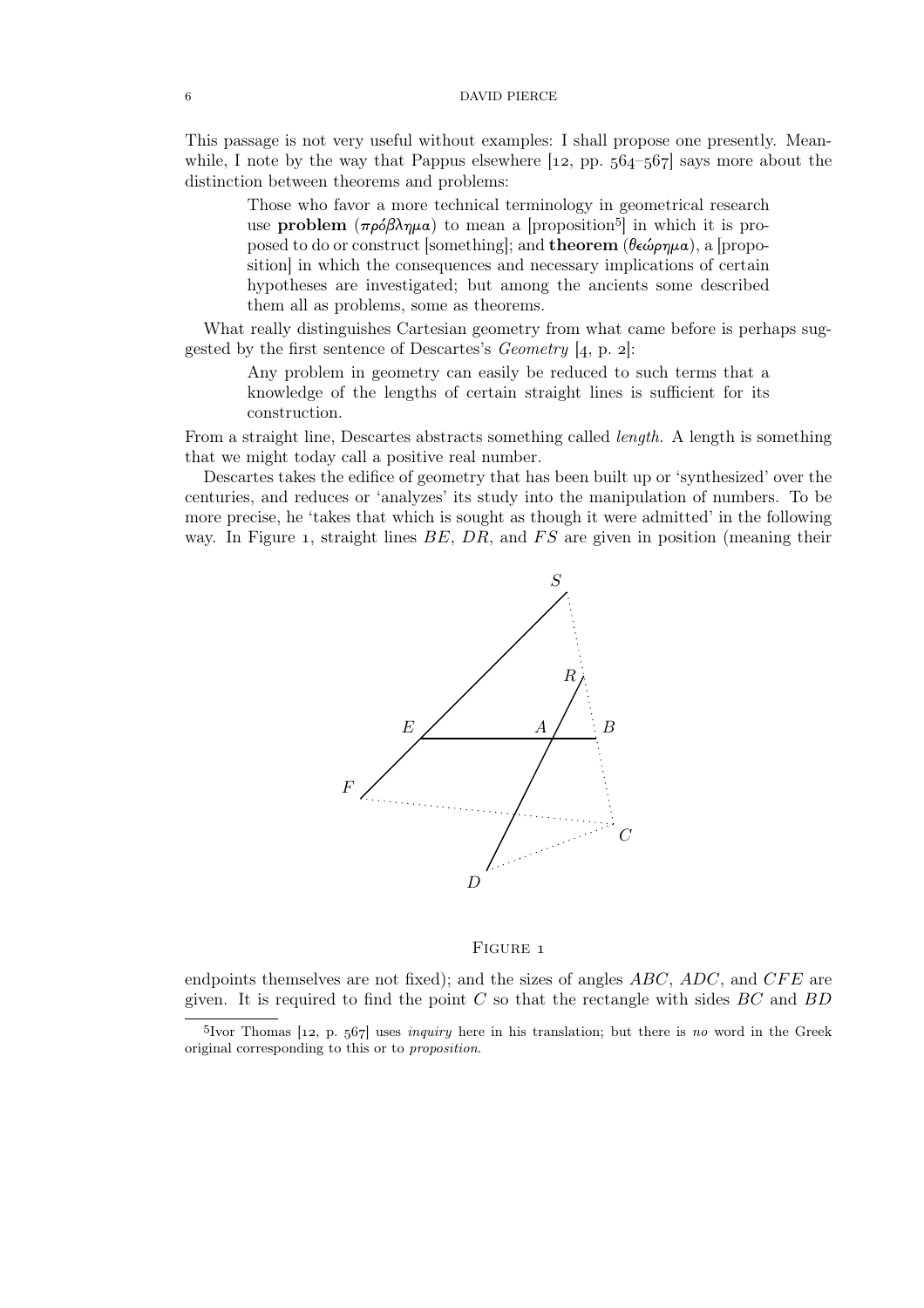has a given ratio to the square on CF. (This is a simplified version of the problem that Descartes takes up in the *Geometry.*)

In his analytic approach, Descartes assumes that  $C$  has already been found, as in the figure. We denote AB by x, and BC by y. The ratio  $AB : BR$  is given; call it  $z : b$ . Then

$$
RB = \frac{bx}{z}, \qquad CR = y + \frac{bx}{z} = \frac{zy + bx}{z}.
$$

But  $CR:CD$  is given; call it  $z: c$ . Then

$$
CD = \frac{czy + bcx}{z^2}.
$$

Also  $AE$  is given; call it k. And let  $BE : BS = z : d$ . Then

$$
BE = k + x, \quad BS = \frac{dk + dx}{z}, \quad CS = \frac{zy + dk + dx}{z}
$$

Finally, if  $CS:CF = z : e$ , then

$$
CF = \frac{ezy + dek + dex}{z^2}.
$$

So it is given that the ratio

$$
y \cdot \frac{czy + bcx}{z^2} : \left(\frac{ezy + dek + dec}{z^2}\right)^2
$$

is constant. This gives us a quadratic equation in the unknowns  $x$  and  $y$ .

Descartes's method does not use explicitly drawn *axes* with respect to which x and y are measured. Also, the straight lines called  $x$  and  $y$  are not required to be perpendicular: they are merely not parallel.

Through analysis, we have found an equation that determines the point  $C$ . Since the equation is quadratic, the point  $C$  lies on a curve known as a **conic section.** When there are more straight lines in the problem, then the resulting equation may have a higher degree.

We do not get any sense here for what the curve of C *looks like.* We might get some sense by analyzing the equation for  $C$ . Apollonius will give us a sense for what conic sections look like by showing *how they are related to the cones that they come from.*

# . Conversational implicature

One apparent difference between the ancient and modern approaches to mathematics may result from a modern habit that is exemplified in a Russian textbook of the Soviet period  $[5, pp. 9f.]$ :

The student of mathematics must at all times have a clear-cut understanding of all fundamental mathematical concepts. . . The student will also recall the signs of weak inequalities:  $\leq$  (less than or equal to) and  $\geq$ (greater than or equal to). The student usually finds no difficulty when using them in formal transformations, but examinations have shown that many students do not fully comprehend their meaning.

To illustrate, a frequent answer to: "*Is the inequality*  $2 \leq 3$  *true?*" is "No, since the number 2 is less than 3." Or, say, "*Is the inequality*  $3 \leq 3$ *true?*" the answer is often "No, since 3 is equal to 3." Nevertheless,

.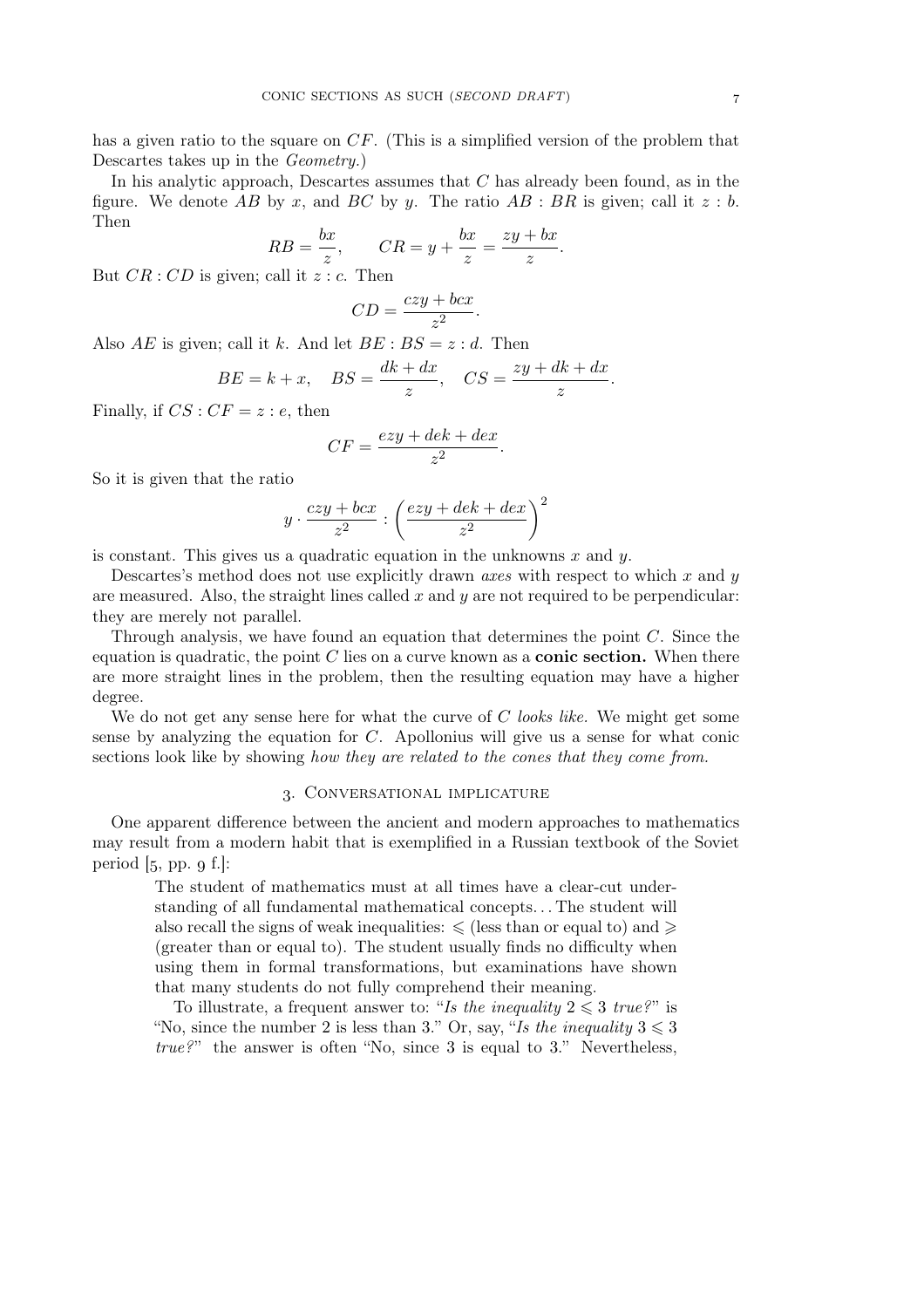students who answer in this fashion are often found to write the result of a problem as  $x \leq 3$ . Yet their understanding of the sign  $\leq$  between concrete numbers signifies that not a single specific number can be substituted in place of x in the inequality  $x \leq 3$ , which is to say that the sign  $\leq$  cannot be used to relate any numbers whatsoever.

The students referred to, who will not allow that  $2 \leq 3$ , are following a habit of ordinary language, whereby the *whole* truth must be told. According to this habit, one does not say  $2 \leq 3$ , because one can make a stronger, more informative statement, namely  $2 < 3$ . This habit would appear to be an instance of *conversational implicature:* this is the ability of people to convey or *implicate* statements that are not logically *implied* by their words  $[10, \text{ch. } 1, \text{ §}_5, \text{pp. } 36-40]$ . In saying A *or* B *fis true]*, one usually 'implicates' that one does not know *which* is true.

This habit of implicature may be reflected in the ancient understanding, according to which *one* ( $\epsilon v$ ) is not a *number* ( $d\rho_l d\mu_s$ ). In Book VII of the *Elements*, Euclid somewhat obscurely defines a **unit** ( $\mu$ ονάς) as that by virtue of which each being is called 'one'. (This English version of the definition is based on the Greek text supplied in  $[6, Vol. 2, ]$ p.279.) Then a **number** is defined as a *multitude*  $(\pi \lambda \hat{\eta} \theta_{\text{OS}})$  composed of units. In particular, a unit is not a number, because it is not a multitude: it is one. Euclid does not bother to state explicitly this distinction between units and numbers, but it can be inferred, for example, from his presentation of what we now call the Euclidean algorithm. Proposition VII. of the *Elements* involves a pair of numbers such that the algorithm, when applied to them, yields a unit  $(\mu \circ \nu \circ s)$ . Then this unit is *not* considered as a greatest common divisor of the numbers; the numbers do not *have* a greatest common divisor; the numbers are simply relatively prime. If the numbers are *not* relatively prime, then the *same* algorithm yields their greatest common divisor. This observation appears to be the contrapositive of the first, but Euclid distinguishes it as Proposition VII. 2 of the *Elements.*

Conversational implicature may be seen in Apollonius's treating of the circle as different from an ellipse.

# . Lines

I follow the old understanding whereby a line need not be straight. A line may have endpoints, or it may be, for example, the circumference of a *circle.* Indeed, according to the definition in Euclid's *Elements*  $[6, 7, 8]$ ,

A circle is a plane figure contained by one line such that all the straight lines falling upon it from one point among those lying within the figure are equal to one another.

A *straight* line does have endpoints; but the straight line may be *produced* (extended) beyond these endpoints, as far as desired.

## . Magnitudes and proportions

The things with size are magnitudes. These may be straight lines; they may be plane figures like rectangles; they may perhaps be other things (solids, angles, . . . ). With Descartes, we freely turned straight lines into numbers, with which we could do arithmetic. Henceforth, I want to be more careful. Here I shall attempt to suggest a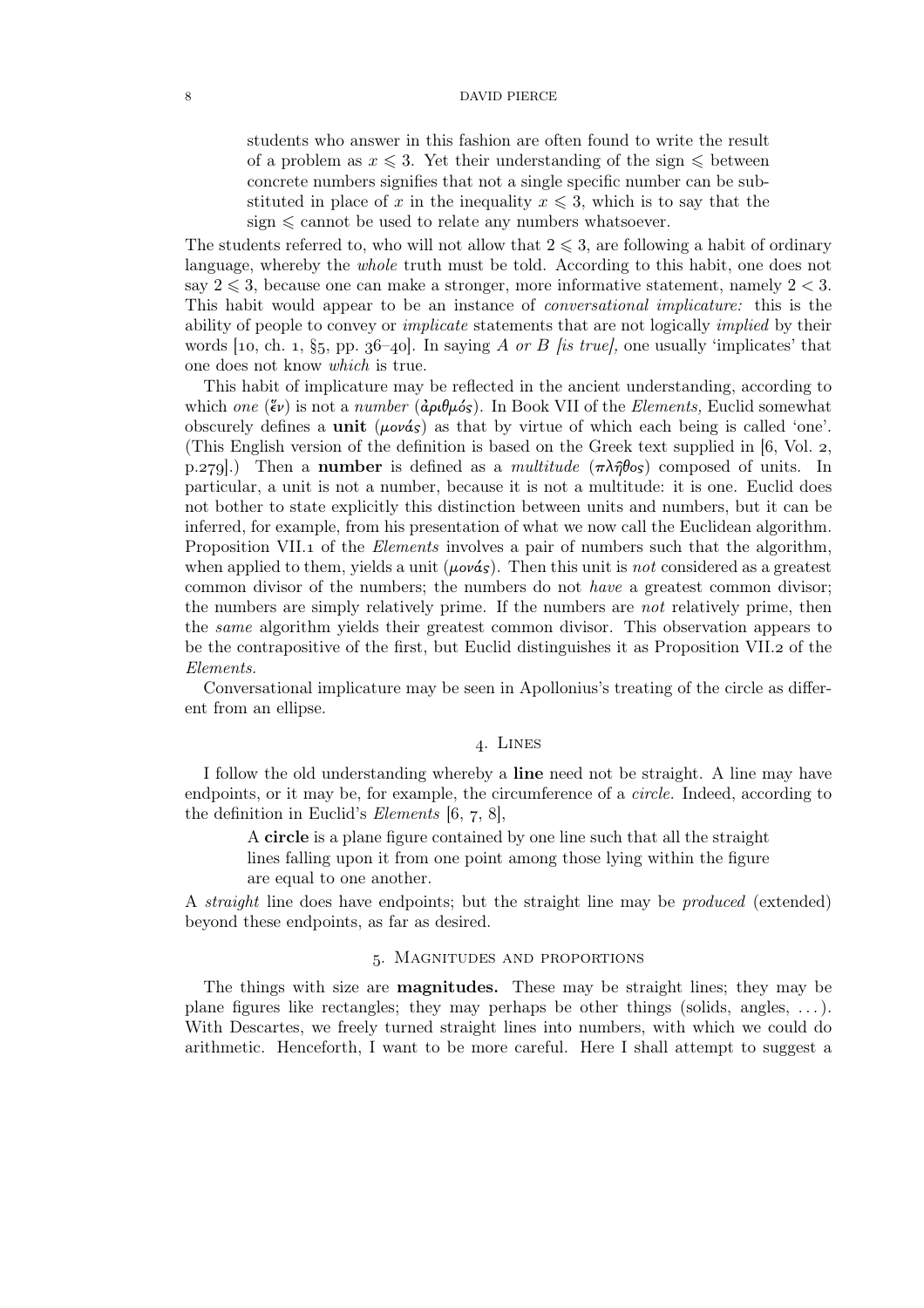theory of magnitudes based what is found in Books V and VI of Euclid. However, I shall use modern terminology, with abbreviative notation that is apparently foreign to Euclid's style.

The class of magnitudes is equipped with a binary relation, which I shall denote by  $\lt$ , so that  $A \lt B$  is to be read as 'A is less than B'.

**Axiom 1.** The relation  $\lt$  is a strict partial ordering: we never have  $A \lt A$ ; we never *have both*  $A < B$  *and*  $B < A$ *; but if*  $A < B$ *, and*  $B < C$ *, then*  $A < C$ *.* 

The reflexive partial ordering corresponding to  $\lt$  is  $\leq$ . That is,  $A \leq B$  if and only if  $A < B$  or  $A = B$ . I shall refer to this relation as **inclusion.** 

Let us say that two magnitudes are **comparable** if they are equal, or if one is less than the other. Let us denote the relation of comparability by ∼.

**Theorem 1.** *Comparability of magnitudes is an equivalence: always*  $A \sim A$ *; if*  $A \sim B$ , *then*  $B \sim A$ *; if*  $A \sim B$  *and*  $B \sim C$ *, then*  $A \sim C$ *.* 

On every class of comparable magnitudes, there is an operation of addition, which we may denote by +. If  $A \sim B$ , then the two magnitudes have a sum,  $A + B$ .

Axiom 2. On every class of comparable magnitudes, addition is associative and commu*tative:*  $A + (B + C) = (A + B) + C$ *, and*  $A + B = B + A$ *.* 

Axiom 3. *If*  $A \sim B$ *, then*  $A < A + B$ .

Axiom 4. *If*  $A < B$  *and*  $A \sim C$ *, then*  $(B \sim C$  *and*)  $A + C < B + C$ *.* 

**Theorem 2.** If  $A + B = A + C$ , then  $B = C$ .

Axiom 5. If  $A < B$ , then there is C such that  $A + C = B$ .

By Theorem 2 then, if  $A < B$ , then there is exactly one magnitude C such that  $A + C = B$ . We may write C as  $B - A$ , calling it the excess of B over A.

If two magnitudes are comparable, then it may happen that the lesser measures the greater. If A measures B, let us denote this by  $A \mid B$ . In this case, we may say that B is a multiple of A.

Axiom 6. *Measurement is a reflexive partial order.* 

Axiom 7. *Measurement refines inclusion: if*  $A \mid B$ *, then*  $A \leq B$ *.* 

It is not clear (to me) whether Euclid allows a magnitude to be a multiple of itself; but he does allow a magnitude to measure itself: see his Proposition X.3.

Axiom 8.  $A \mid A$ .

Axiom 9. If  $A \mid B$ , then  $A \mid A + B$ .

Axiom 10. If  $A \sim B$ , then there is C such that  $B \mid C$  and  $A \lt C$ .

We need not talk about *how many times* a magnitude measures another; but we need to be able to say whether A measures B *as many times* as C measures D. If it does, I propose to write

 $A \, | \, B :: C \, | \, D;$ 

we may say also, with Euclid, that  $B$  and  $D$  are **equimultiples** of  $A$  and  $C$ . Implicit in this notation is that, if  $A \mid B :: C \mid D$ , then  $A \mid B$ .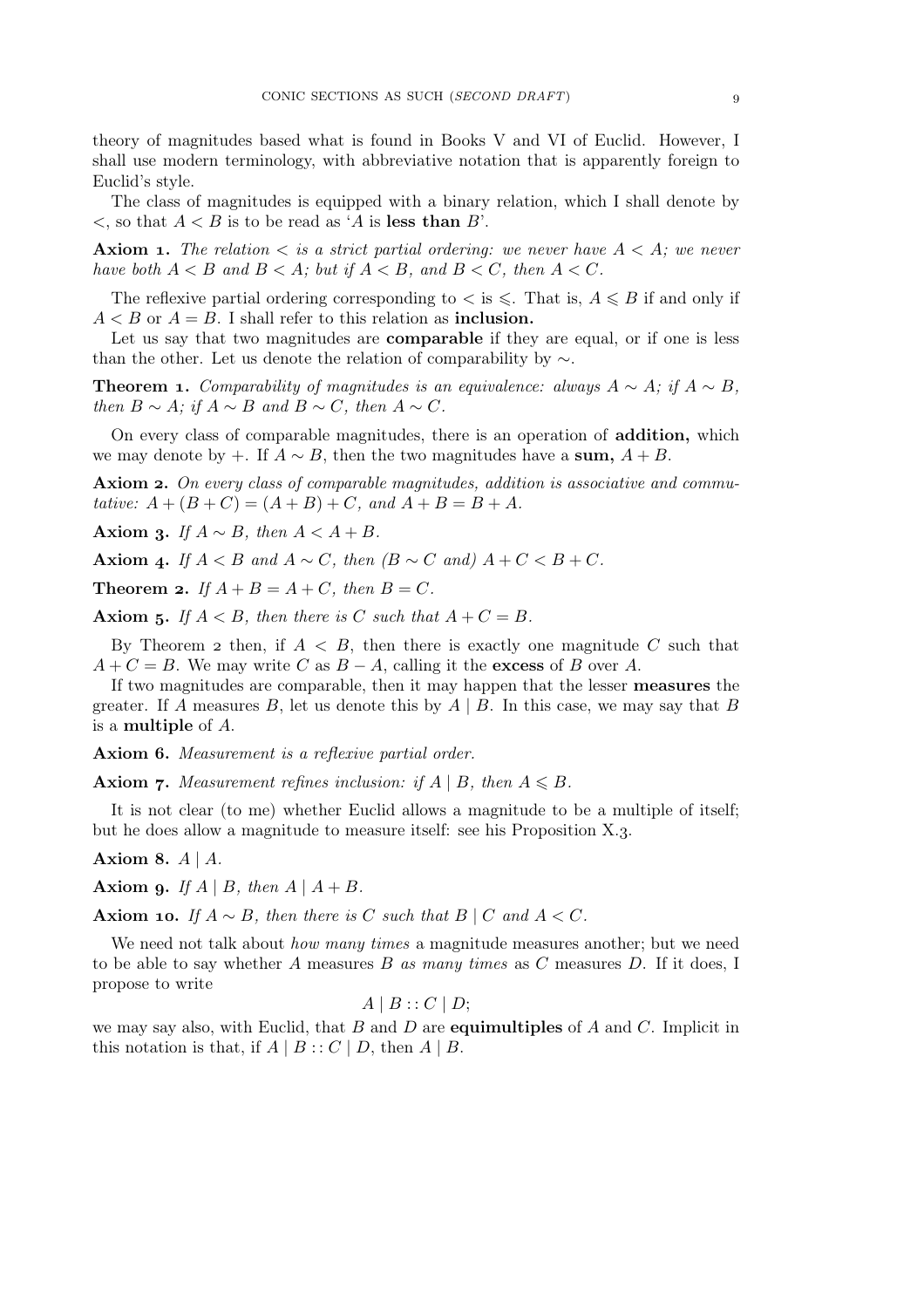Axiom 11.

(i) *If*  $A \mid B$ *, then*  $A \mid B :: A \mid B$ *.* 

- (ii)  $A \mid B :: C \mid D$  *if and only if*  $C \mid D :: A \mid B$ .
- (iii) *If*  $A \mid B :: C \mid D$  *and*  $C \mid D :: E \mid F$ *, then*  $A \mid B :: E \mid F$ *.*

Axiom 12. Suppose  $A \mid B :: C \mid D$ . then  $A < C$  if and only if  $B < D$ .

**Theorem 3.** Suppose  $A \mid B :: C \mid D$ . Then  $A = C$  if and only if  $B = D$ .

Axiom 13. If  $A \mid B$ , and  $D$  is arbitrary, then there are magnitudes C and E such that  $A \mid B :: C \mid D \text{ and } A \mid B :: D \mid E.$ 

In Propositions V.1, 2, and 3, Euclid offers proofs of the following three axioms.

Axiom 14. If  $A \mid B :: C \mid D$ , then  $A \mid B :: A + C \mid B + D$ .

Axiom 15. If  $A | B :: D | E$  and  $A | C :: D | F$ , then  $A | B + C :: D | E + F$ .

Axiom 16. If  $A | B :: D | E$  and  $B | C :: E | F$ , then  $A | C :: D | F$ .

The quaternary relation of equimultiplicity is a special case of **proportion**, which we can now define. This relation holds amongst the magnitudes  $A, B, C$ , and  $D$ , and we write

 $A:B::C:D,$ 

saying 'A is to B as C is to D,' or 'A has the **same ratio** to B that C has to D,' provided  $A \sim B$  and  $C \sim D$ , and moreover, whenever  $A \mid E :: C \mid F$  and  $B \mid G :: D \mid H$ , we have

 $E < G$  if and only if  $F < H$ .

Theorem 4. *Having the same ratio is an equivalence, that is:* 

- (i) *If*  $A \sim B$ , then  $A : B :: A : B$ .
- (ii)  $A : B :: C : D$  *if and only if*  $C : D :: A : B$ .
- (iii) *If*  $A : B :: C : D$  *and*  $C : D :: E : F$ *, then*  $A : B :: E : F$ *.*

Here are Euclid's next three propositions  $(V.4, 5, \text{ and } 6)$ :

**Theorem 5.** If  $A : B :: C : D$  and  $A | E :: C | F$  and  $B | G :: D | H$ , then  $E: G::F:H$ .

*Proof.* Suppose  $A : B :: C : D$  and  $A | E :: C | F$  and  $B | G :: D | H$ . Let  $E | K :: F | L$ and  $G \mid M :: H \mid N$ . By Axiom 16, we have  $A \mid K :: C \mid L$  and  $B \mid M :: D \mid N$ . By definition of proportionality, we have  $K < M$  if and only if  $L < N$ . Therefore, by this definition again,  $E: G :: F : H$ .

How can this theory of proportion be used to prove the proportionality of corresponding sides of similar triangles? The following theorems are found in Euclid. I state them in my own words, and analyze the first theorem according to the terminology of Proclus given in  $\S$  1. That part which is labelled 'theorem' is just the enunciation.

**Theorem 6** (*Elements* I.35). *If two parallelograms have a common base, and the sides opposite this base are part of a common straight line, then the parallelograms are equal.*

*Exposition.* Suppose ABCD and ABEF are parallelograms, with the common base AB, such that the sides  $CD$  and  $EF$  lie in a common straight line.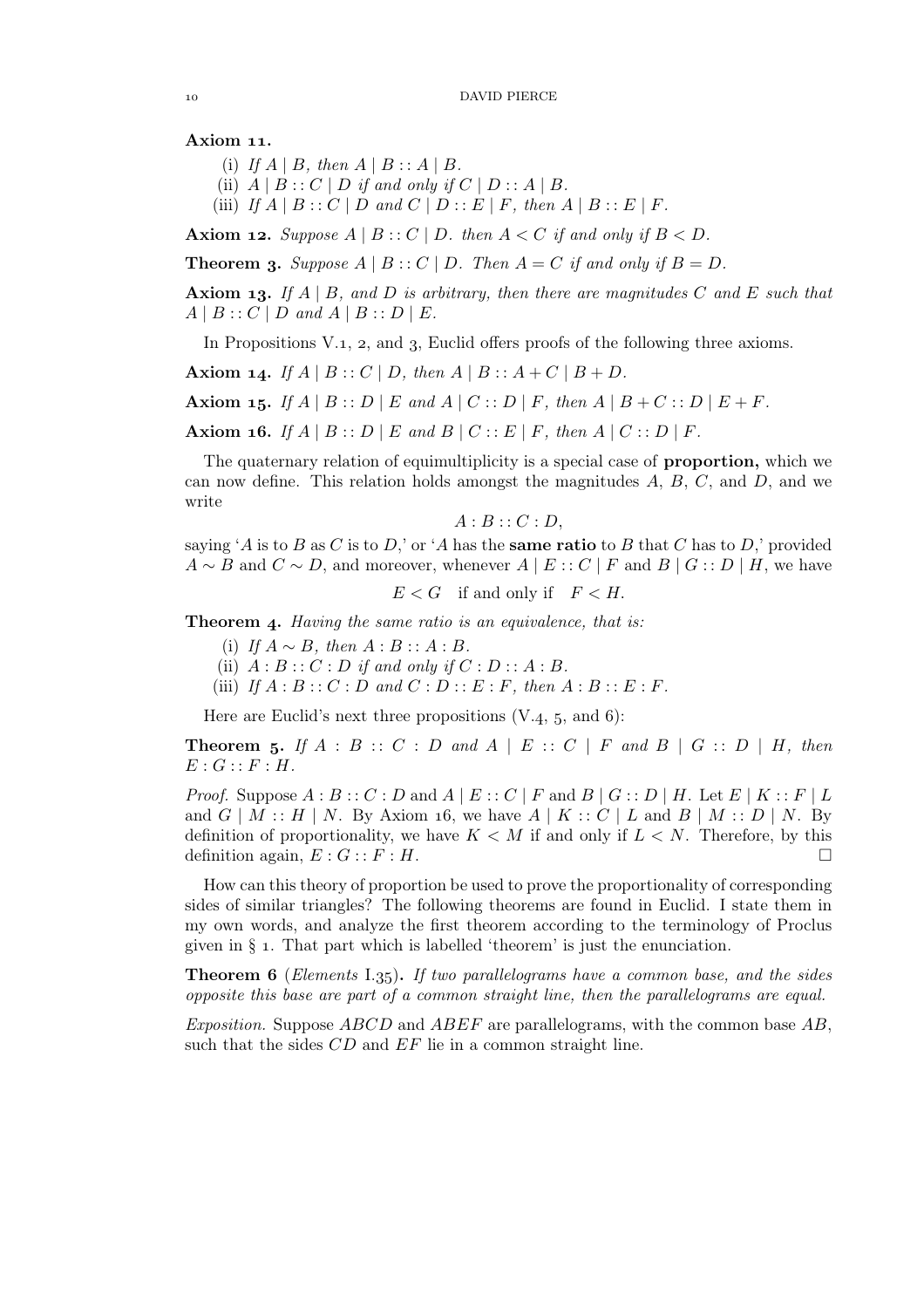

*Specification.* Then ABCD is equal to ABEF.

*Construction.* We may assume that  $C$  and  $F$  are on the same side of  $D$ . If  $C$  is between D and F, then let G be the intersection of  $AF$  and  $BC$ .



*Proof.* The triangle ADF is equal to BCE. If C is *not* between D and F, then ABEF is obtained from  $ABCD$  by removing triangle  $ADF$  and adding the equal triangle  $BCE$ . On the other hand, if C *is* between D and F, then the quadrilaterals ADCG and BEFG are equal, being obtained from the equal triangles ADF and BCE respectively be subtraction of the common triangle  $CFG$ . Then  $ABEF$  is obtained from  $ABCD$  by removing the quadrilateral  $ADCG$  and adding the equal quadrilateral  $BEFG$ .

*Conclusion.* Therefore, if two parallelograms have a common base, and the sides opposite this base are part of a common line, then the parallelograms are equal.

The conclusion repeats the enunciation. The construction is not always needed, even in principle. Henceforth I shall follow the usual custom of treating what is not part of the enunciation as part of the proof. I omit some proofs, as being clear from the picture.

**Theorem 7** (I.34). *A diagonal divides a parallelogram into two equal triangles.* 



*Proof.* Let *ABCD* be a parallelogram, with diagonal *AC*. Then angle *BAC* equals angle  $ACD$ , and angle  $BCA$  equals angle  $CAD$ , and the side  $AC$  is common: so triangle  $ABC$ equals triangle  $CDA$ .

Theorem (I.). *Parallelograms between the same parallel straight lines and with equal bases are equal.*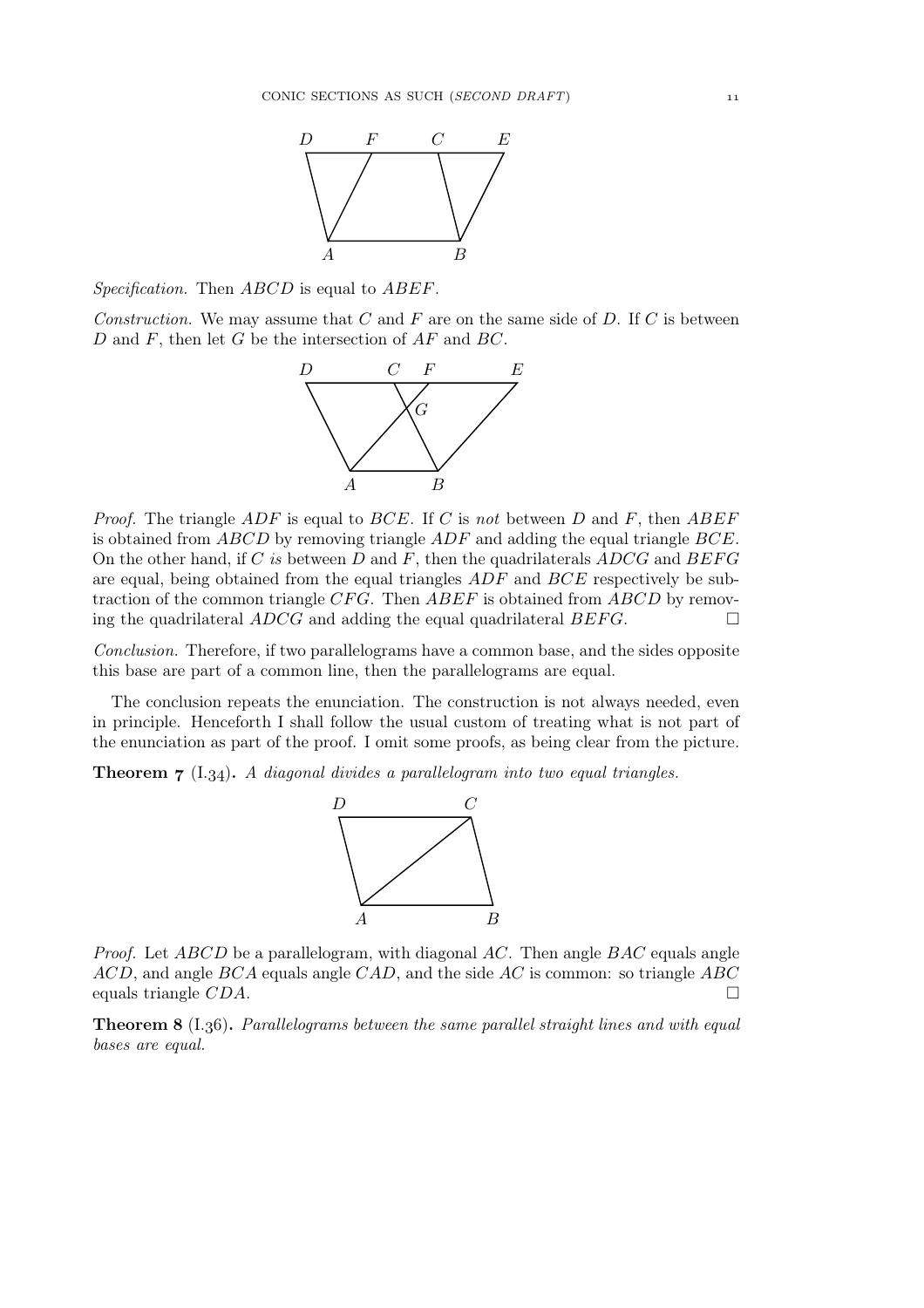

*Proof.* Let ABCD and EFGH be parallelograms such that the bases AB and EF are equal and are part of the same straight line; and suppose  $CD$  and  $GH$  are in the same straight line. Draw the straight lines  $CF$  and  $DE$ . Then  $CDEF$  is a parallelogram equal to both  $ABCD$  and  $EFGH$ , by Theorem 6.

Theorem (VI.). *Parallelograms drawn between the same parallel straight lines are to one another as their bases.*



*Proof.* Suppose ABCD and EFGH are parallelograms such that the bases AB and EF are part of the same straight line, and also CD and GH are in the same straight line. We may assume that  $EF$  is greater than  $AB$ . Between E and F, let K be chosen so that  $EF$  is equal to  $AB$ . Through  $K$ , a straight line drawn parallel to  $EH$  meets  $GH$  at a point  $L$ . Then parallelograms  $ABCD$  and  $EKLH$  are equal. And  $EFGH$  is greater than  $EKLH$ ; therefore it is greater than  $ABCD$ . In short, for parallelograms between the same parallels, the parallelogram with the greater base is the greater. A multiple of ABCD is equal to another parallelogram between the same parallels; likewise for a multiple of  $EFGH$ ; and the greater multiple corresponds to the greater base. Therefore  $ABCD$  is to  $EFGH$  as  $AB$  is to  $EF$ .

**Theorem 10** (VI.1). *Triangles drawn between the same parallel straight lines are to one another as their bases.*



*Proof.* Let ABC and EFG be triangles whose bases AB and EF are in a straight line, and whose apices C and G are in a straight line  $DG$  parallel to the bases. Through A draw straight line  $AD$  parallel to  $BC$  and meeting  $DG$  at D; likewise, through E, draw straight line  $EH$  parallel to  $FG$  and meeting  $DG$  at H. Then parallelograms  $ABCD$  and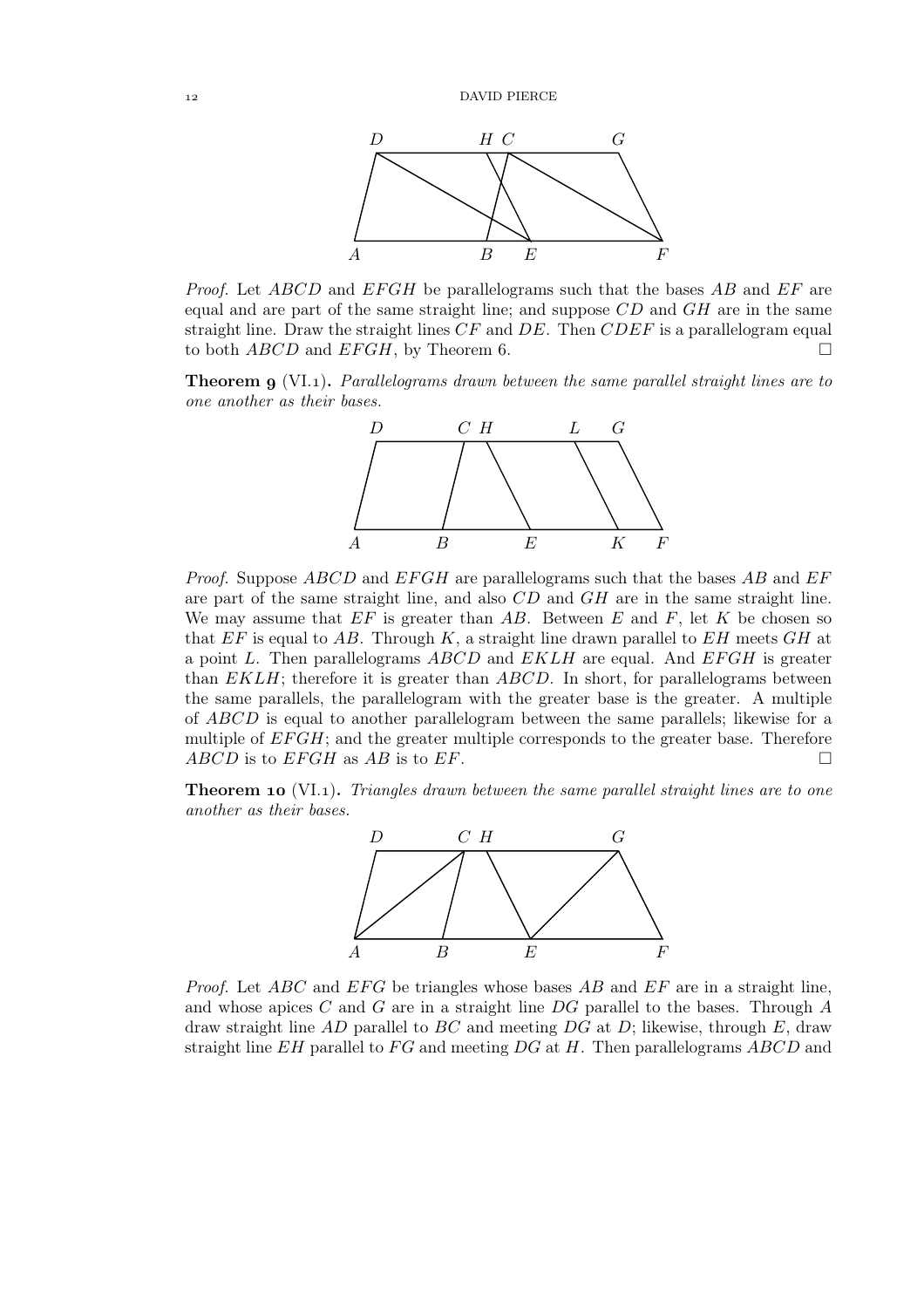$EFGH$  are to one another as their bases AB and  $EF$ , which are the bases of ABC and  $EFG$ ; and these triangles are half of the corresponding parallelograms, by Theorem  $7$ . Therefore the triangles are to one another as their bases.  $\Box$ 

**Theorem 11** (VI.2). A straight line drawn parallel to the base of a triangle cuts the two *sides in proportion.*



*Proof.* Let ABC be a triangle, and on sides AC and BC respectively let D and E be chosen so that  $DE$  is parallel to  $BC$ . Let straight lines  $AE$  and  $BD$  be drawn. Then triangles  $ADE$  and  $BDE$  are equal, by Theorem 10. Add to these the common part  $CDE$ : then the triangles  $ACE$  and  $BCD$  are equal. Therefore  $CD$  is to  $CA$  as  $CDE$ is to  $ACE$ , that is, as  $CDE$  is to  $BCD$ . But also  $CDE$  is to  $BCD$  as  $CE$  is to  $CB$ . Therefore CD is to CA as CE is to CB. Hence also CD is to DA as CE is to EB.  $\Box$ 

**Theorem 12** (VI.4). *If two triangles have corresponding angles equal, then the triangles are to one another as their corresponding sides.*

# Part 3. Conic Sections

## . Definitions

A cone ( $\kappa \hat{\omega} \nu$ os) has, and is determined by:

- (i) a **base** ( $\beta \acute{\alpha} \sigma \iota$ s), which is a circle;
- (ii) an apex ( $\kappa \circ \rho \nu \phi \eta$ ; which is a point not in the plane of the base.

Indeed, the base and the apex determine a **conic surface** (κωνική επιφάνεια): this comprises every point of every straight line that passes through both the apex and the circumference of the base. One conceives of the cone as obtained by taking a straight line from the apex to the circumference of the base, then moving the line around this circumference. The cone itself is the solid figure bounded by the base and the conic surface.

The straight line through the apex and the center of the base is the **axis** ( $\breve{\alpha}\xi\omega v$ ) of the cone. If this is perpendicular to the base, then the cone is **right** ( $\phi \theta \phi'$ s); otherwise, the cone is **oblique** (σκαληνός). We shall work with arbitrary cones: they may be right or oblique.

A conic surface really comprises two surfaces, on opposite sides of the apex. We shall just call these opposite surfaces. Each of these has an inside and an outside.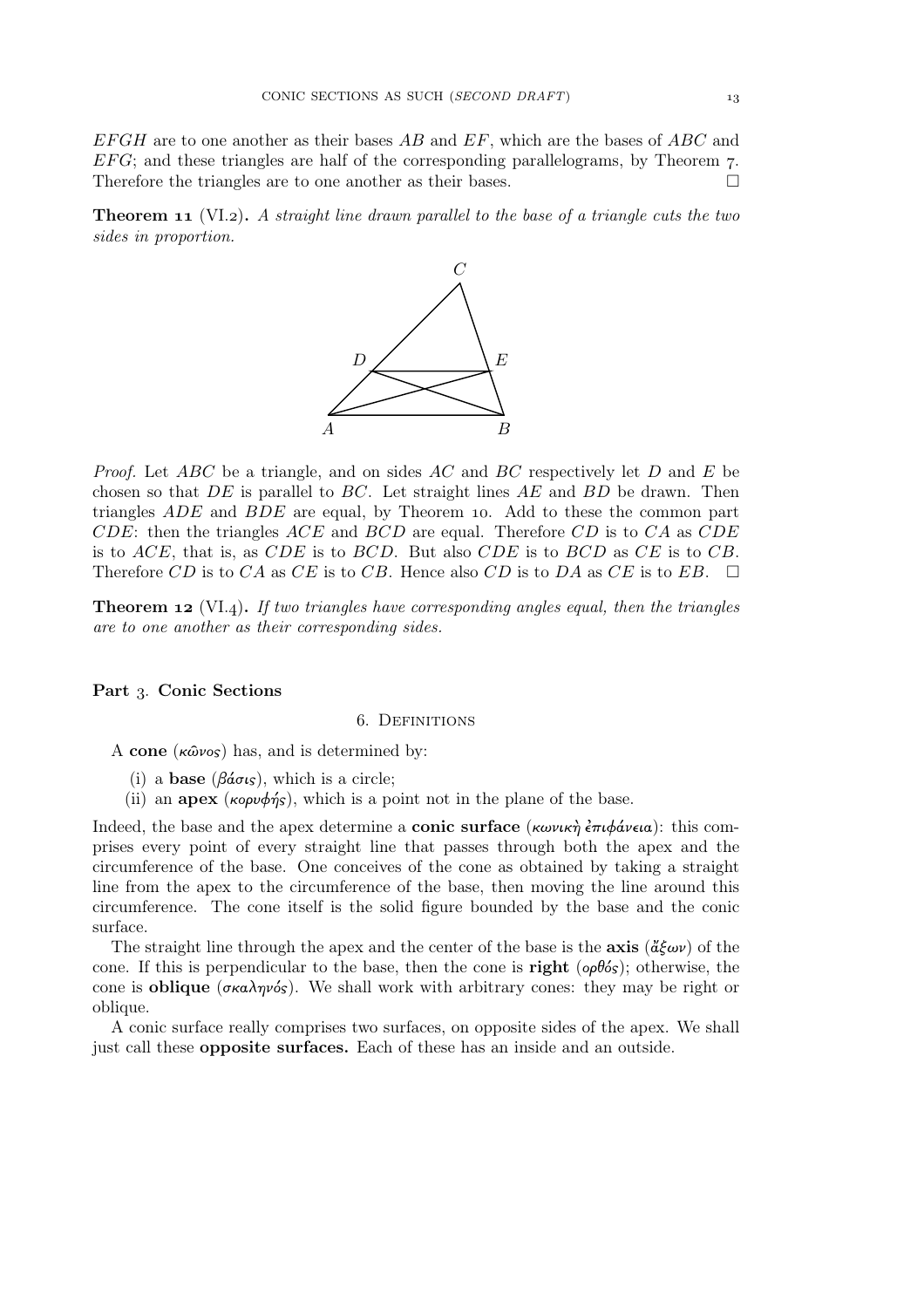#### DAVID PIERCE

#### . Propositions

**Proposition 1.** Pick a point on a conic surface. Draw a straight line from the apex to this point. Then this line lies on the conic surface.

**Proposition 2.** Pick one of two opposite surfaces. Pick two points on it. Join them with a straight line. Either this line falls within the surface, and outside when produced; or else, when produced, the straight line meets the apex.

**Proposition 3.** Let a cone be cut by a plane that contains the apex. The resulting section of the cone is a triangle. If the cutting plane contains the axis of the cone, then the section is called an axial triangle.

**Proposition 4.** Let either of two opposite surfaces be cut by a plane parallel to the base of the cone. The resulting section is the circumference of a circle. This circle is the base of a new cone with the same apex and axis as the original cone.

**Proposition 5.** In an *oblique* cone, suppose an axial triangle is perpendicular to the base. (How is this possible?) Cut the cone by a plane that:

- (i) is not parallel to the base, but
- (ii) is perpendicular to the axial triangle, and
- (iii) cuts off from the axial triangle, on the side of the apex, another triangle.

This new triangle may still be similar to the axial triangle, while lying 'subcontrariwise' to it (about the apex). In this case, the section of the cone is a circle. This section may be called a subcontrary section.

In a cone, suppose a particular axial triangle is chosen. In the base of the cone, suppose a straight line is drawn perpendicular to the base of the axial triangle. Straight lines drawn parallel to this straight line will be said to be drawn ordinate-wise.

Henceforth, cones will implicitly have distinguished axial triangles.

**Proposition 6.** On the surface of a cone, pick a point that is not on a side of the axial triangle. From this point, draw a straight line ordinate-wise towards the axial triangle. This straight line will meet the conic surface again, on the other side of the axial triangle; and the axial triangle will bisect the straight line between the two points on the conic surface.

In the plane of the base of a cone, let a straight line be drawn perpendicular to the base of the axial triangle, or to this base produced. Let a plane containing this straight line cut the cone. This plane cuts the conic surface in a line called a **conic section.** 

**Proposition 7.** Choose a point on a conic section that is not on the axial triangle. A straight line drawn ordinate-wise from this point meets the conic section again. The resulting chord of the conic section is bisected by the axial triangle. The intersection of the axial triangle and the plane of the conic section is therefore a diameter of the conic section. A point where the diameter meets the conic section is a **vertex** of the section. A straight line drawn ordinatewise from the conic section to the diameter is an called an ordinate. So an ordinate meets the diameter at some point. The part of the diameter between this point and a vertex is the corresponding abscissa (Latin: *[line] cut off* ). In a right cone, ordinates are perpendicular to abscissas. In an oblique cone, they are not, unless the axial triangle is perpendicular to the base of the cone.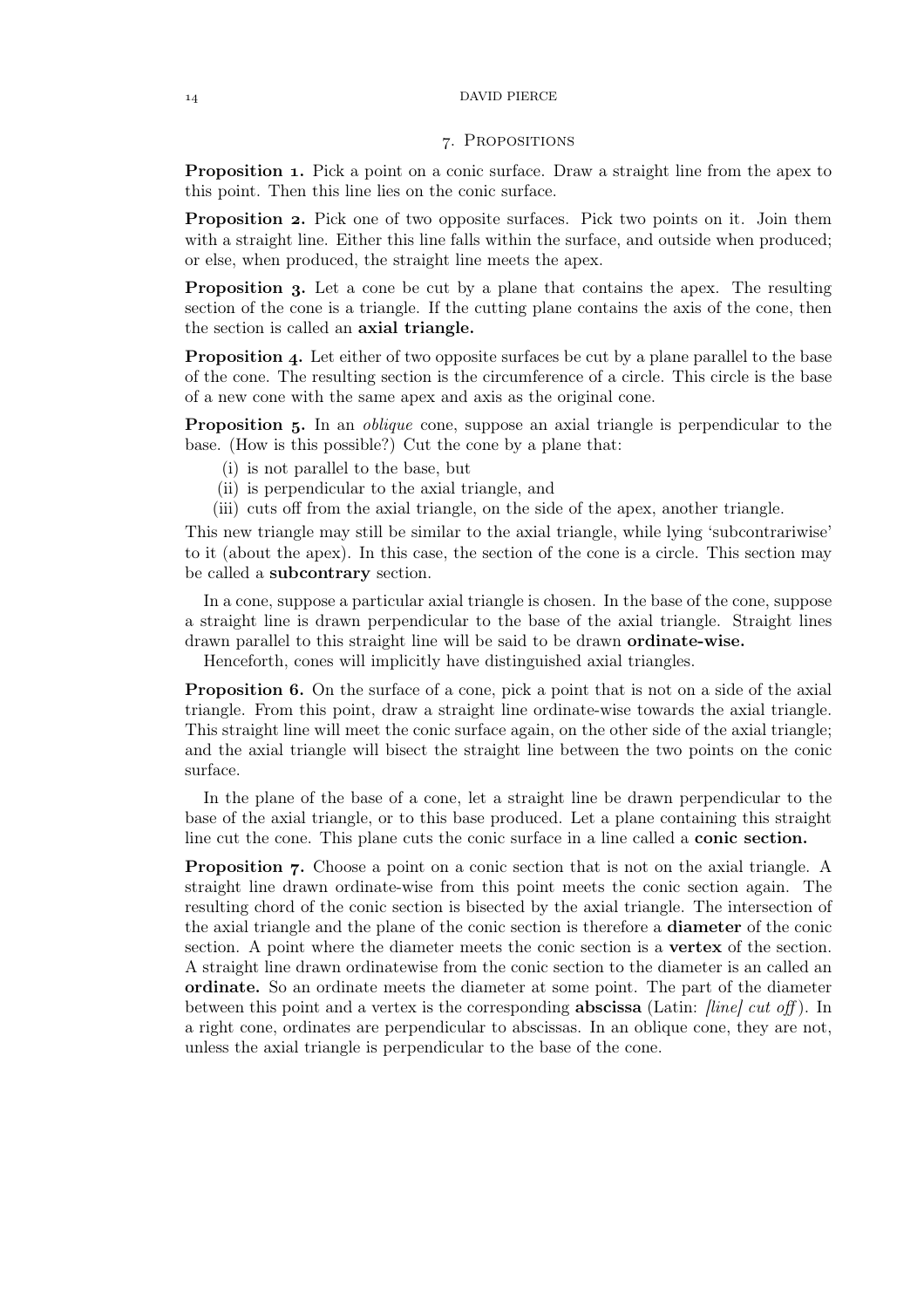**Proposition 8.** Suppose the diameter of a conic section, when extended beyond a vertex, meets the extension of a side of the axial triangle beyond the apex. Then, for every straight line, there is an abscissa equal to that straight line. The same is true if the diameter is parallel to a side of the axial triangle.

**Proposition 9.** Suppose a conic section has two vertices. If the plane of the conic section is not parallel to the base of the cone, and if the conic section is not subcontrary, then the conic section is not a circle.

**Proposition 10.** A chord of a conic section falls inside the section (that is, inside the conic surface of which the section is a section); produced, the chord falls outside.

**Proposition 11.** Suppose the diameter of a conic section is parallel to a side of the axial triangle. From the vertex of the conic section, we shall draw a certain straight line perpendicular to the plane of the conic section. This straight line will be called the upright side  $(\delta \rho \theta) \alpha \pi \lambda \epsilon \nu \rho \alpha$ ; in Latin, *latus rectum*). It is drawn so as to have the same ratio to the part of the side of the axial triangle between the vertex of the conic section and the apex of the triangle that the square on the base of the axial triangle has to the rectangle whose sides are the sides of the axial triangle. The square on any ordinate is then equal to the rectangle whose sides are the abscissa and the upright side. The conic section is therefore called a parabola (παραβολή *juxtaposition, comparison, application*, from the verb παραβάλλω *throw beside,* from παρά *beside,* βάλλω *throw.*)

**Proposition 12.** Suppose the diameter of a conic section, produced, meets a side of the axial triangle produced beyond the apex. The segment of the diameter produced, between the two points where it meets the sides of the axial triangle, is the transverse side of the conic section. An upright side is constructed, as for the parabola; but now the upright side is to the *transverse side* as a certain square is to a certain rectangle. Namely, the square is on the straight line drawn from the apex of the cone to the base, parallel to the diameter of the conic section; this straight line cuts the base into two segments, and these are the sides of the rectangle. Then the square on an ordinate *exceeds* the rectangle whose sides are the abscissa and the upright side: the excess is the rectangle whose base is the abscissa, and whose height is to its base as the upright side of the conic section is to its transverse side. The conic section is therefore called a hyperbola  $(\delta \pi \epsilon \rho \beta o \lambda \gamma)$ *excess, pre-eminence, throwing beyond,* from  $\dot{\nu} \pi \epsilon \beta \acute{a} \lambda \lambda \omega$  *throw beyond*).

#### **REFERENCES**

- [1] Apollonius of Perga. *Conics. Books V–VII*, volume 9 of *Sources in the History of Mathematics* and Physical Sciences. Springer-Verlag, New York, 1990. The Arabic translation of the lost Greek original in the version of the Banū Mūsā, Volume I: Introduction, text and translation, Volume II: Commentary, figures and indexes, Edited with translation and commentary by G. J. Toomer.
- [2] Apollonius of Perga. *Conics. Books I–III*. Green Lion Press, Santa Fe, NM, revised edition, 1998. Translated and with a note and an appendix by R. Catesby Taliaferro, With a preface by Dana Densmore and William H. Donahue, an introduction by Harvey Flaumenhaft, and diagrams by Donahue, Edited by Densmore.
- [3] Apollonius of Perga. *Conics. Book IV*. Green Lion Press, Santa Fe, N.M., 2002. First English edition. Translation, introduction, and diagrams by Michael N. Fried.